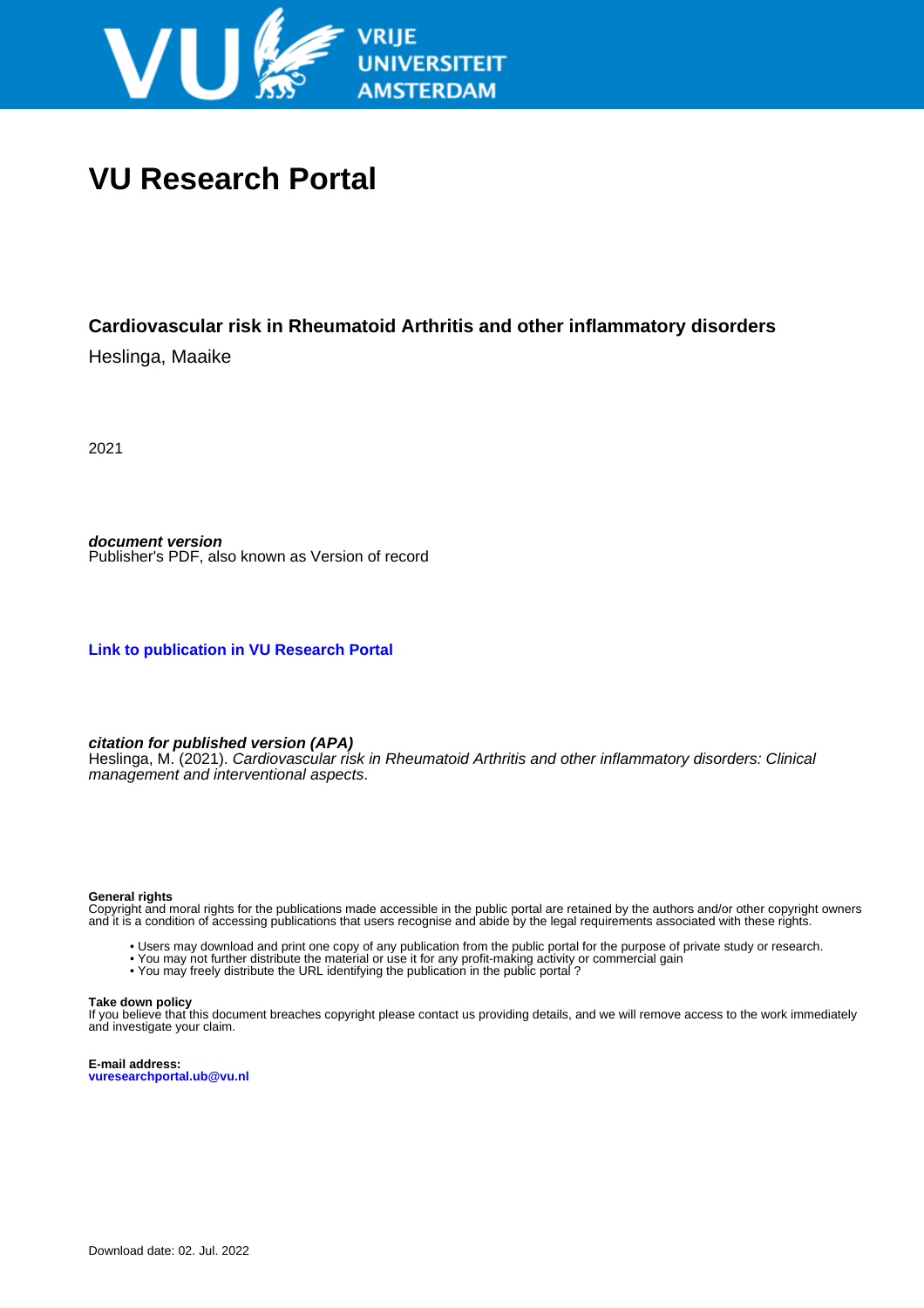VRIJE UNIVERSITEIT

## CARDIOVASCULAR RISK IN RHEUMATOID ARTHRITIS AND OTHER INFLAMMATORY DISORDERS

## Clinical management and interventional aspects

## ACADEMISCH PROEFSCHIFT

ter verkrijging van de graad van Doctor aan de Vrije Universiteit Amsterdam, op gezag van de rector magnificus prof.dr. V. Subramaniam, in het openbaar te verdedigen ten overstaan van de promotiecommissie van de Faculteit der Geneeskunde op vrijdag 19 maart 2021 om 13.45 uur in de aula van de universiteit, De Boelelaan 1105

> door Maaike Heslinga geboren te Purmerend